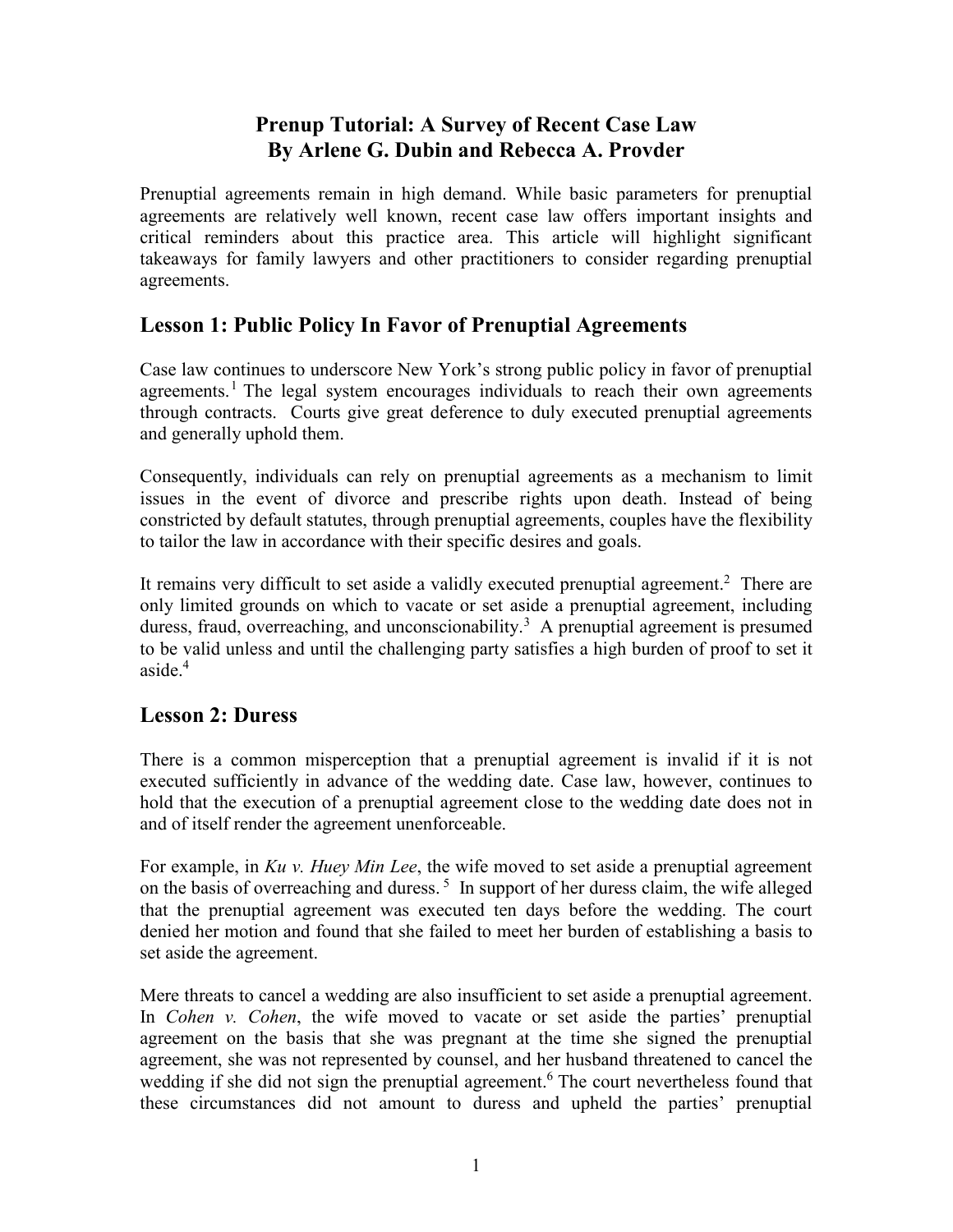agreement. Similarly, in *Hof v. Hof*, the court found that the husband's threats to cancel a wedding if his wife did not sign the prenuptial agreement did not establish duress.<sup>7</sup>

### **Lesson 3: Fraud**

The favorable outlook regarding prenuptial agreements has certain limits. Where one party fraudulently induces the other to enter into a prenuptial agreement, the contract will be set aside. $8<sup>8</sup>$ 

For instance, in *Karg v. Karn*, the Supreme Court, Appellate Division, First Department, affirmed the lower court's finding that a prenuptial agreement was invalid on the basis of fraud.<sup>9</sup> In *Karg*, the agreement was written in German, the wife lacked proficiency in German, and the agreement was not translated into English prior to signing. In addition, the wife was presented with the prenuptial agreement for the first time upon her signing and was deprived of the opportunity to consult with a lawyer. Further, the court credited the wife's testimony that her husband told her that she was simply signing an agreement that waived all claims to his father's wealth and assets and did not find credible the testimony of the husband and his parents.

# **Lesson 4: Overreaching**

*Smith v. Smith* is a helpful illustration regarding what type of activity constitutes overreaching.10 In *Smith*, the Supreme Court, Appellate Division, Second Department, affirmed the decision of the lower court in finding that the terms of the parties' prenuptial agreement were manifestly unfair as a result of the husband's overreaching. In reaching this determination, the court focused on the extent and magnitude of the rights waived and the significant disparity in the parties' wealth. While these factors alone typically are insufficient to invalidate a prenuptial agreement, there were additional considerations, such as that the husband presented the agreement to his wife a mere two days before the wedding, the husband presented the agreement as a "take it or leave it" offer, and the wife had already moved into the home with her children.

## **Lesson 5: Unconscionability**

A prenuptial agreement "is unconscionable if it is one which no person in his or her senses and not under delusion would make on the one hand, and no honest and fair person would accept on the other, the inequality being so strong and manifest as to shock the conscience and confound the judgment of any person of common sense."<sup>11</sup>

*Taha v. Elzmetity* offers important insights into what renders a prenuptial agreement unconscionable. <sup>12</sup> In reversing the lower court's decision and granting the wife's motion to set aside the parties' prenuptial agreement on the basis of unconscionability, the appellate court considered the possibility that the wife would end up as a public charge if the prenuptial agreement was enforced. The court noted that the wife, the primary caregiver of the parties' children, was unemployed, had limited assets, and would receive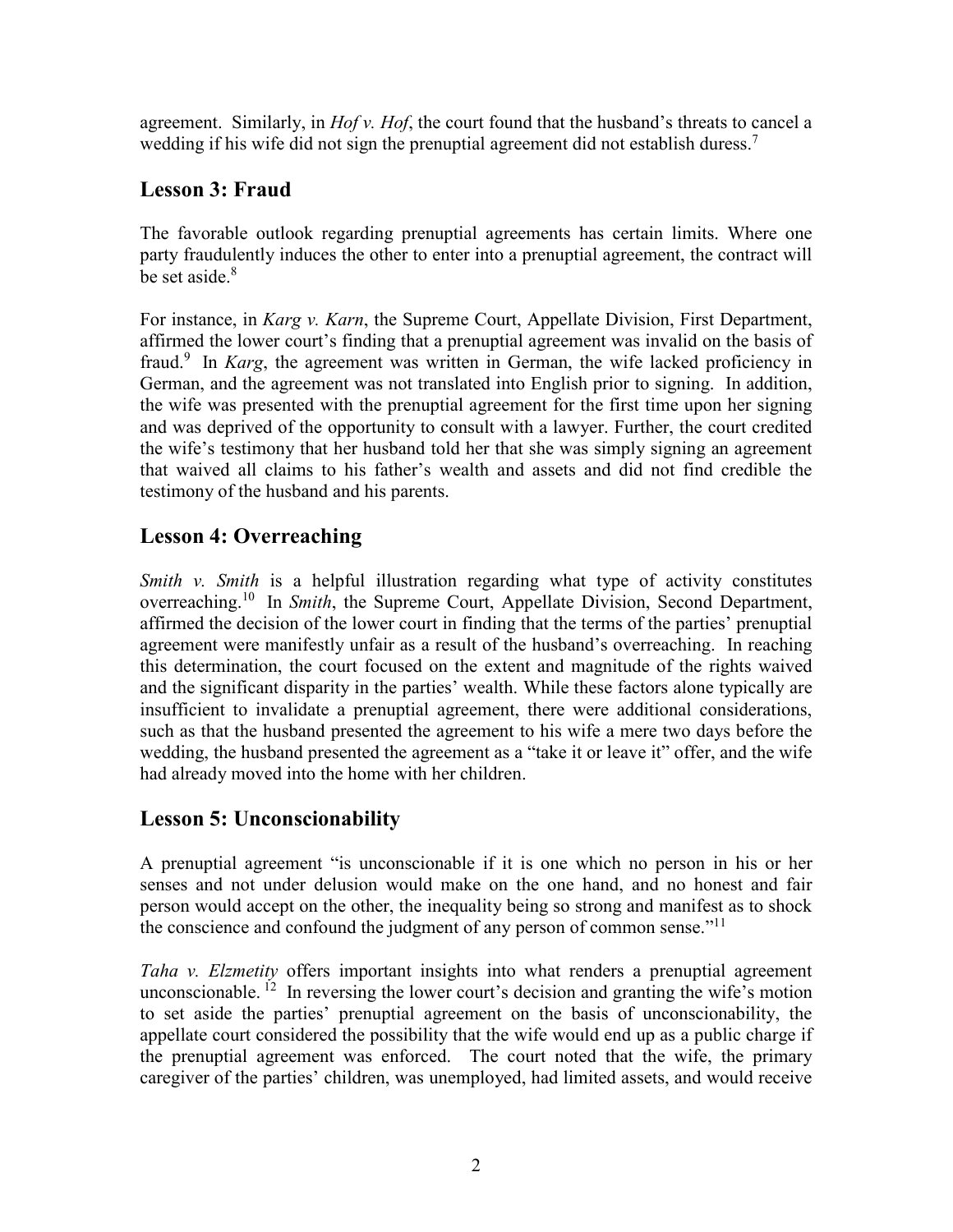only \$20,000 in satisfaction of all claims despite her husband earning about \$300,000 per year as a physician.

Further, *Taha* serves as a reminder that while a prenuptial agreement may not have been unconscionable at the time of its signing, the agreement, as it pertains to maintenance, may be deemed unconscionable when examined at the time of the granting of a judgment of divorce. The case tracks the New York statute, which provides that maintenance provisions set forth in a prenuptial agreement must be fair and reasonable at the time of the making of the prenuptial agreement and not unconscionable at the time of entry of final judgment. $13$ 

Notably, however, a prenuptial agreement is not unconscionable, "merely because, in retrospect, some of its provisions were improvident or one-sided."<sup>14</sup> Illustratively, in *Barocas v. Barocas*, the court upheld the property division provisions set forth in the parties' prenuptial agreement and refused to set it aside based upon unconscionability.<sup>15</sup> Consequently, despite a fifteen year marriage, the husband was entitled to property valued at approximately \$4,600,000 and the wife was entitled to only an IRA account valued at about \$30,550.<sup>16</sup>

### **Lesson 6: Procedural Formalities**

Domestic Relations Law §236(B)(3) provides that, "[a]n agreement by the parties, made before or during the marriage, shall be valid and enforceable in a matrimonial action if such agreement is in writing, subscribed by the parties, and acknowledged or proven in the manner required to entitle a deed to be recorded."

The acknowledgment requirement functions to prove the identity and authenticate the signature of the person signing the prenuptial agreement.  $17 \text{ In addition, the}$ acknowledgement imposes on the signer a measure of deliberateness in the act of executing the document.<sup>18</sup>

In *Galetta v. Galetta*, the Court of Appeals was tasked with determining whether the acknowledgment was deficient, thus rendering the prenuptial agreement invalid.<sup>19</sup> The Court of Appeals ruled that the acknowledgment was defective because it omitted the language that the notary knew the party or had obtained sufficient evidence to know that the party was the person described in the prenuptial agreement.<sup>20</sup>

Instructively, in *Galetta*, the Court differentiated between the facts in the case at hand and a situation in which an acknowledgment conforms with substantive elements of a valid acknowledgment but deviates from the exact language prescribed by statute. In making this important distinction, the court compared the circumstances to *Weinstein v. Weinstein*, in which a party argued that the prenuptial agreement was invalid and unenforceable because the acknowledgment did not contain the precise statutory language.<sup>21</sup> In *Weinstein*, the court held that since the acknowledgment substantially complied with the statutory requirements, the prenuptial agreement was valid.<sup>22</sup>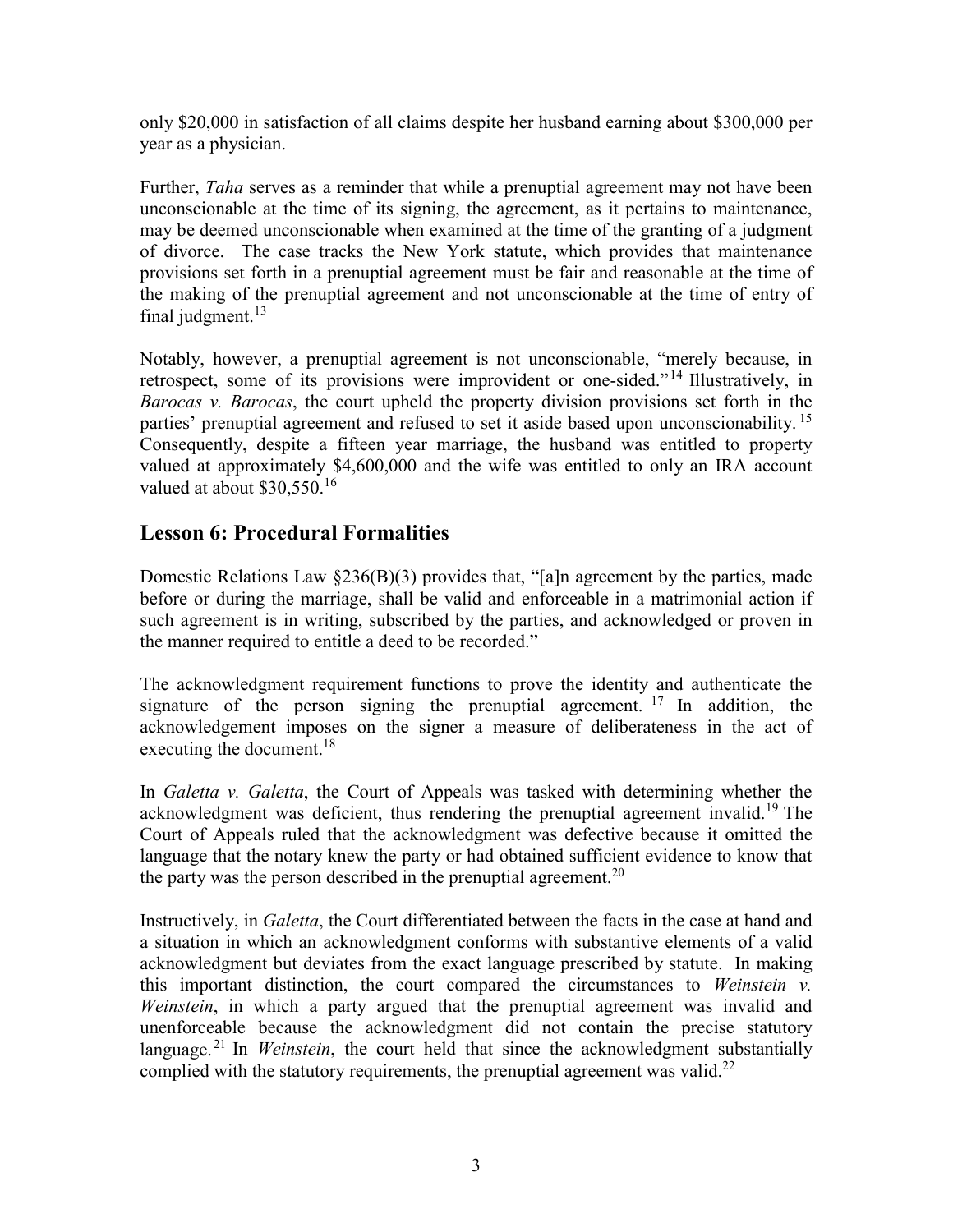Likewise, in *B.W. v. R.F.*, the court upheld the prenuptial agreement, where it found that the language in the acknowledgment conformed substantially with the statutorily required language.<sup> $23$ </sup> Therefore, an acknowledgment generally is deemed sufficient if it is in substantial compliance with the applicable statute.

Clearly, in order to assure the validity of a prenuptial agreement, it is best practice to strictly adhere to formality requirements. Otherwise, the matter may be litigated and a court will use its discretion in determining substantial compliance.

### **Lesson 7: Interim Relief**

A long time might lapse between the commencement of a divorce and the resolution of the case. During such time, a party may be entitled to receive or apply for interim relief, such as temporary maintenance.

A notable lesson can be gleaned from the case *Lennox v. Weberman*. 24 In *Lennox*, the parties entered into a prenuptial agreement in which the wife waived all claims to a final award of alimony or maintenance. The appellate court upheld an award of temporary maintenance in the absence of an express provision in the prenuptial agreement waiving temporary maintenance.

Similarly, in *McKenna v. McKenna*, the parties' prenuptial agreement contained a provision waiving maintenance and equitable distribution.25 However, as in *Lennox*, there was not an express waiver of temporary maintenance. Therefore, the court in *McKenna* held that the wife was not precluded from seeking temporary maintenance.

The key takeaway from cases like *Lennox* and *McKenna* is that in instances where the parties intend to effectuate a full waiver of maintenance, the prenuptial agreement should make explicit reference to interim, temporary, and/or pendente lite maintenance.

#### **Lesson 8: Occupancy of the Marital Residence**

Any residence, regardless of its size, typically seems too small during the pendency of a divorce. People often develop strong attachments to their homes and such connections can intensify during the divorce process.

In some cases, a party may voluntarily move out. Otherwise, in order to obtain exclusive occupancy during a divorce proceeding, a party needs to show: (i) either his/her spouse established an alternate residence and his/her return would case domestic strife; or (ii) his/her spouse poses physical harm or threatens to damage property.<sup>26</sup>

This standard may be a difficult or impossible to meet. Therefore, it may be helpful to include provisions in a prenuptial agreement governing temporary exclusive occupancy of a residence during a divorce proceeding.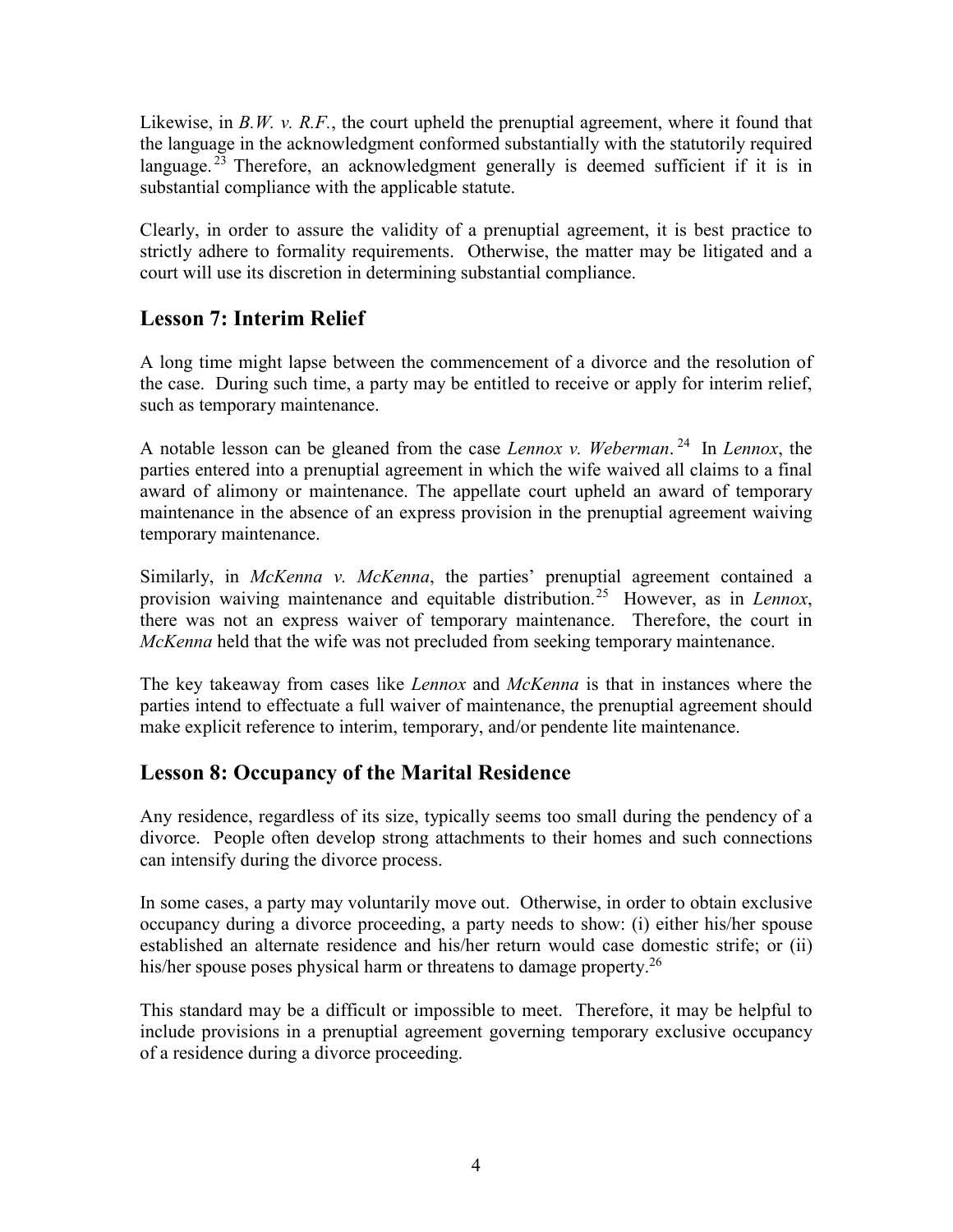In a prenuptial agreement, couples may address the disposition of the marital residence in the event of a divorce, as well as incorporate provisions governing occupancy and vacating of the premises. The agreement also may set forth terms regarding the sale or buyout of the property.

Such occupancy provisions are enforceable, as demonstrated by *Freed v. Kapla*.<sup>27</sup> In *Freed*, a husband endeavored to invalidate a prenuptial agreement on the basis that his wife made oral promises to take care of him. In the parties' prenuptial agreement, the husband waived spousal maintenance and agreed to vacate the wife's residence upon notice of her intent to permanently separate. The court in *Freed* held that alleged verbal assurances were insufficient to overcome the clear and unambiguous language set forth in the parties' prenuptial agreement and denied the husband's application.

## **Lesson 9: Legal Representation and Counsel Fees**

While the absence of legal representation without more does not establish overreaching or by itself nullify an agreement,<sup>28</sup> it is important for each party to retain separate and independent counsel of his or her own choosing in connection with a prenuptial agreement. Separate counsel is significant because prenuptial agreements have farreaching implications, and each party should enter into the agreement knowingly and voluntarily.

In common practice, a drafting attorney may provide recommendations for opposing counsel and relay them through his or her client. The fact that a party's attorney recommended the other party's counsel, even if that party also paid for all of the other party's legal fees, is insufficient to establish duress or overreaching.<sup>29</sup>

Case and statutory law typically provides that the wealthier spouse is responsible to contribute to the less wealthy spouse's counsel fees in the event of a divorce. Domestic Relations Law §237, which governs the award of counsel fees, imposes a rebuttable presumption that counsel fees should be awarded to the less monied spouse.

In a prenuptial agreement, couples may choose to deviate from the applicable law that would otherwise pertain to counsel fees. For example, each party may waive or limit counsel fees from the other party in the event of a divorce. The waiver or restrictions at times may be subject to certain exceptions, such as custody litigation, where a court may deem it necessary to award legal fees in order to level the playing field regarding counsel fees.  $30$ 

## **Lesson 10: Drafting Detail**

Careful attention must be paid to detail in drafting prenuptial agreements, as upon divorce or death every word may be carefully scrutinized. As much time may have passed and circumstances may have substantially changed, practitioners may find that concepts and formulas that may have seemed clear at the time of execution of the agreement may be susceptible to varying interpretations.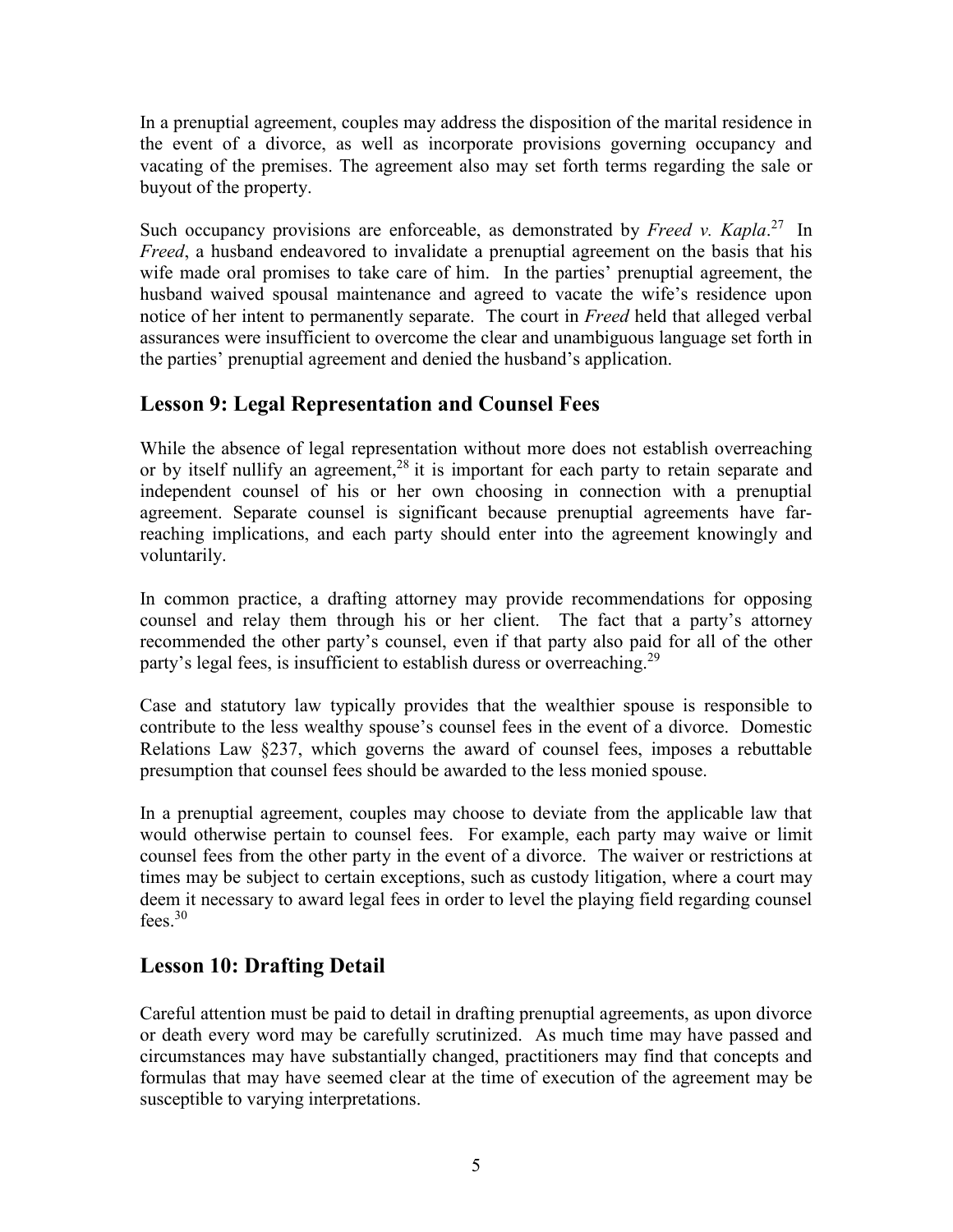For example, in *Anonymous v. Anonymous*, the court was required to determine the ownership of valuable artwork.<sup>31</sup> The husband claimed to own tens of millions of dollars of artwork, whereas the wife contended it was jointly owned. She also claimed to separately own other pieces of expensive artwork. The parties' prenuptial agreement did not include a specific mechanism regarding the division of their art collection upon divorce. Rather, the prenuptial agreement provided that any property owned as of the date of the agreement or "hereafter…acquired" by one party would remain that party's separate property. The prenuptial agreement further provided that any property acquired during the marriage that is jointly held by the parties shall be equally divided. The appellate court, in reversing the lower court's decision, held that invoices alone, while relevant, were not dispositive of ownership, and remanded the case to the lower court to consider all of the facts and circumstances regarding the acquisition of the artwork.

Likewise, in *Tietjen v. Tietjen*, the wife moved for a declaration that, pursuant to the parties' prenuptial agreement, the appreciation of her separate property was excluded from equitable distribution.<sup>32</sup> The court declined to preclude her husband from seeking equitable distribution of the appreciation on the wife's separate property, including her separate property residence and pension, based upon his contributions and efforts during the marriage, because the parties' prenuptial agreement failed to evidence a clear intent to override the default equitable distribution statute pertaining to appreciation on separate property. Therefore, the husband was permitted to seek equitable distribution of the appreciation in value of, or enhancements or additions to, the wife's separate property, as well as any income derived from her separate property, to the extent that such appreciation or income was attributable to his contributions or efforts.

#### **Conclusions**

Prenuptial agreements remain highly favored by New York courts and are attractive to an ever growing number of couples. As discussed in this article, many nuances are involved in drafting and negotiating prenuptial agreements. As a result, it is imperative for practitioners to stay abreast of the recent case law developments.

ARLENE G. DUBIN is a partner and chair of the matrimonial and family law practice group at Moses & Singer LLP and author of *Prenups for Lovers: A Romantic Guide to Prenuptial Agreements.* REBECCA A. PROVDER is a partner in the matrimonial and family law practice group at Moses & Singer LLP.

<sup>&</sup>lt;sup>1</sup> Gottlieb v. Gottlieb, 138 A.D.3d 30 (1<sup>st</sup> Dept. 2016); *Freed v. Kapla*, 129 A.D.3d 615 (1<sup>st</sup> Dept. 2015).<br><sup>2</sup> Abram v. Joanne Cheung Sui Mei, 148 A.D.3d 599 (1<sup>st</sup> Dept. 2017).<br><sup>3</sup> Postiglione v. Postiglione, 125 A

Dept. 2014).

<sup>&</sup>lt;sup>4</sup> *Anonymous v. Anonymous*, 123 A.D.3d 581 (1<sup>st</sup> Dept. 2014).

 <sup>151</sup> A.D.3d 1040 (2d Dept. 2017).

<sup>6</sup> *Cohen v. Cohen*, 93 A.D.3d 506 (1st Dept. 2012). 7

 <sup>131</sup> A.D.3d 579 (2d Dept. 2015).

<sup>8</sup> *Cioffi-Petrakis v. Petrakis*, 103 A.D.3d 766 (2d Dept. 2013). 9

 <sup>129</sup> A.D.3d 620 (2d Dept. 2015)